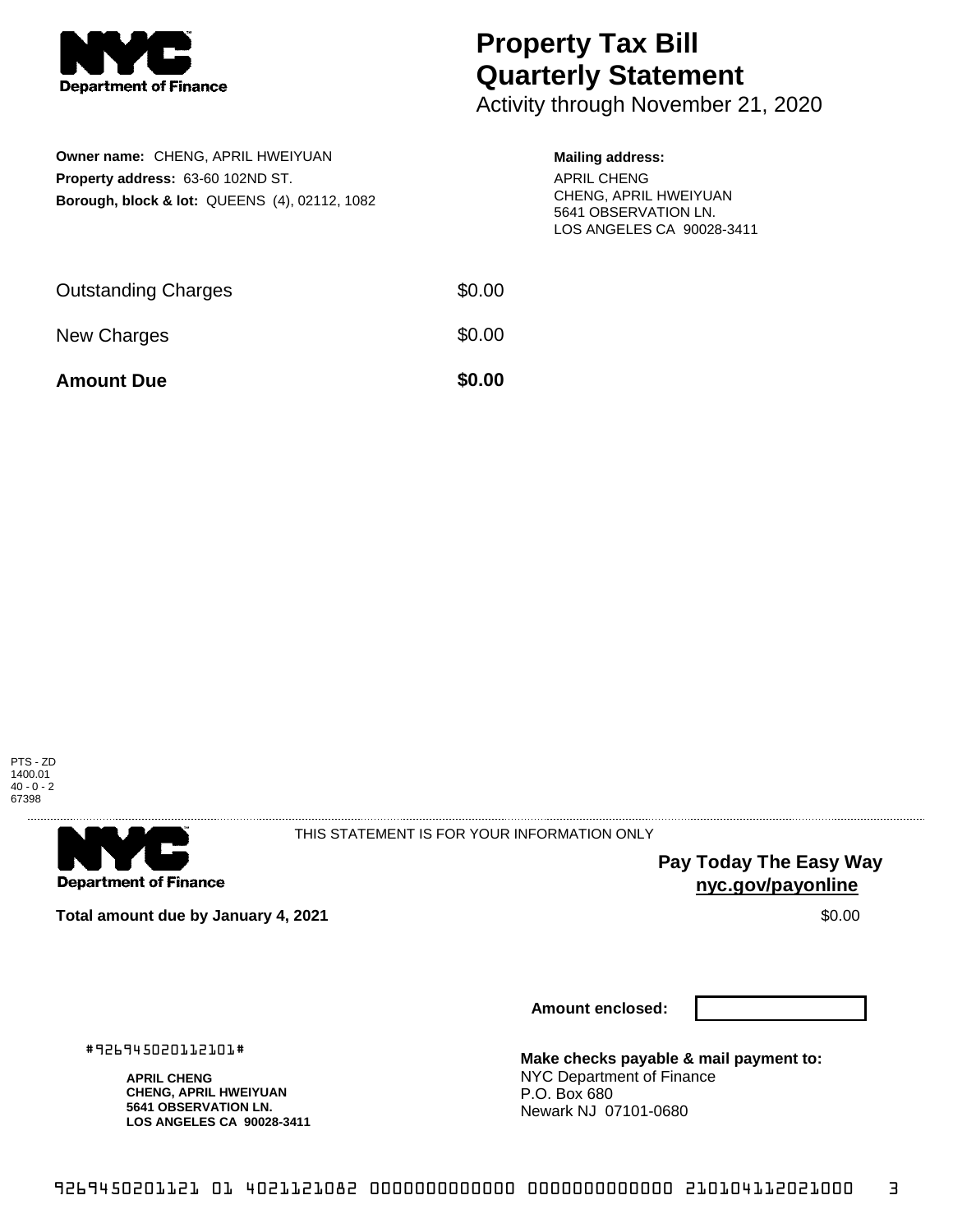

| <b>Previous Charges</b>                                |                      | Amount<br>\$0.00 |               |
|--------------------------------------------------------|----------------------|------------------|---------------|
| Total previous charges including interest and payments |                      |                  |               |
| <b>Current Charges</b>                                 | <b>Activity Date</b> | <b>Due Date</b>  | Amount        |
| Finance-Property Tax                                   |                      | 01/01/2021       | \$0.00        |
| Adopted Tax Rate                                       |                      |                  | $$ -30.88$    |
| Payment Adjusted                                       | 01/01/2021           |                  | \$30.88       |
| <b>Total current charges</b>                           |                      |                  | \$0.00        |
| <b>Tax Year Charges Remaining</b>                      | <b>Activity Date</b> | <b>Due Date</b>  | <b>Amount</b> |
| Finance-Property Tax                                   |                      | 04/01/2021       | \$0.00        |
| Adopted Tax Rate                                       |                      |                  | $$ -30.88$    |
| <b>Early Payment Discount</b>                          |                      | 04/01/2021       | \$0.31        |
| Payment Adjusted                                       | 01/01/2021           |                  | \$30.57       |
| Total tax year charges remaining                       |                      |                  | \$0.00        |
| <b>Overpayments/Credits</b>                            | <b>Activity Date</b> | <b>Due Date</b>  | Amount        |
| Refund Available                                       |                      | 10/01/2018       | $$-13.38$     |
| Refund Available                                       |                      | 10/01/2018       | $$-13.38$     |
| <b>Credit Balance</b>                                  |                      | 07/01/2020       | $$-61.45$     |
| Total overpayments/credits remaining on account        |                      |                  | \$88.21       |

You must apply for a refund or a transfer of credits resulting from overpayments within six years of the date of **the overpayment or credit. Please note that overpayments and credits are automatically applied to unpaid taxes.**

## **Home banking payment instructions:**

- 1. **Log** into your bank or online bill pay website.
- 2. **Add** the new payee: NYC DOF Property Tax. Enter your account number, which is your boro, block and lot, as it appears here: 4-02112-1082 . You may also need to enter the address for the Department of Finance. The address is P.O. Box 680, Newark NJ 07101-0680.
- 3. **Schedule** your online payment using your checking or savings account.

## **Did Your Mailing Address Change?** If so, please visit us at **nyc.gov/changemailingaddress** or call **311.**

When you provide a check as payment, you authorize us either to use information from your check to make a one-time electronic fund transfer from your account or to process the payment as a check transaction.